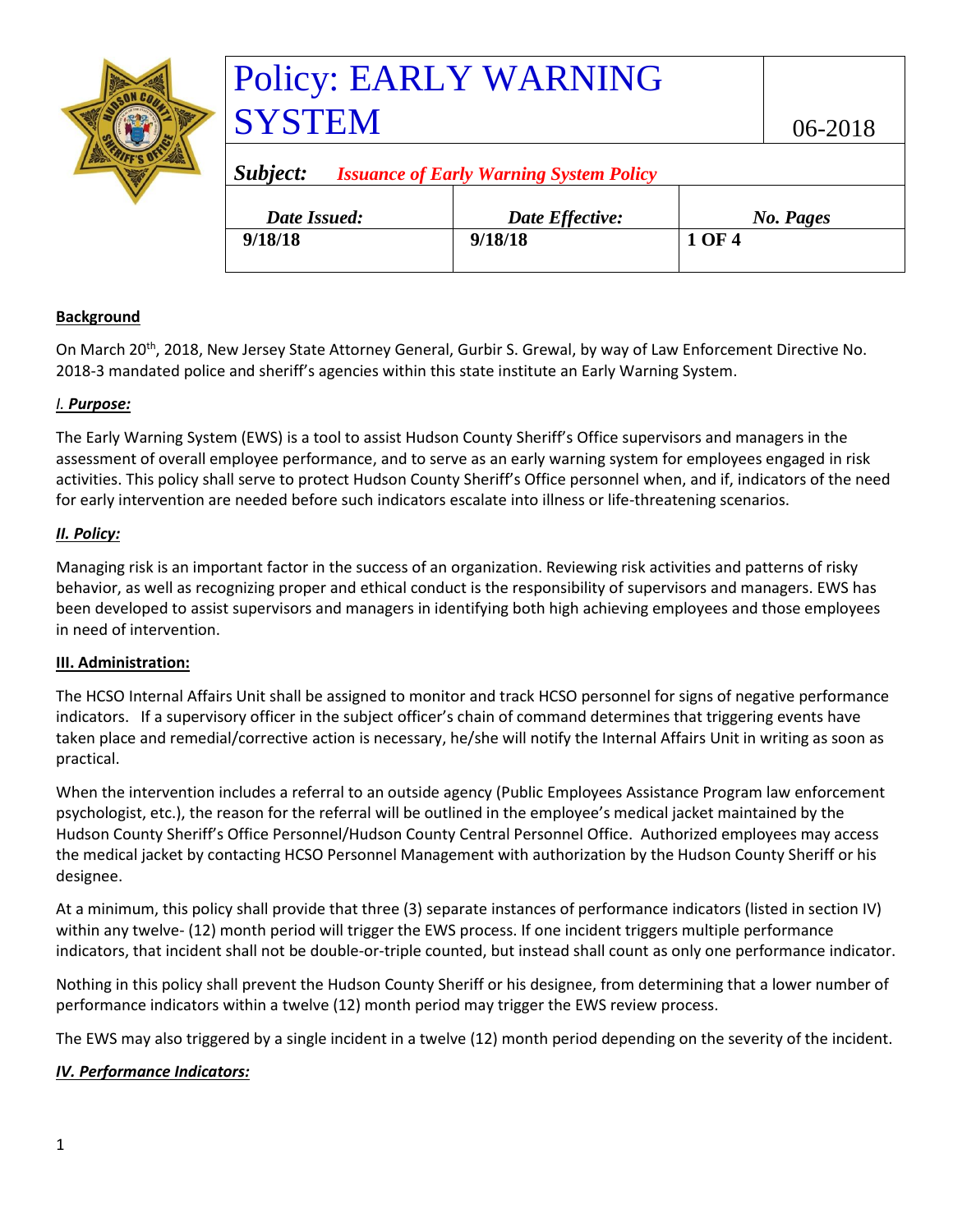The EWS shall monitor different categories of officer conduct which indicate potentially escalating risk of harm to the public, to the agency, and /or the officer. The following performance indicators shall be considered when evaluating the need to trigger the use of the EWS for a subject officer. The officer's supervisor shall capture and record information in the following areas:

- Uses of force;
- Canine bites ratios;
- Number of canisters of chemical spray used by officers;
- Injuries to prisoners;
- Instances in which force is used and a subject is charged with "resisting arrest", "assault on a police officer", "disorderly conduct", or "obstruction";
- Critical firearm discharges, on and off-duty;
- Criminal proceedings initiated, civil or administrative claims filed, and all civil lawsuits served upon the County of Hudson or its officers or agents, resulting from operations or the actions of Department personnel;
- IAU complaints against the officer, whether internally or externally imitated;
- Domestic Violence investigation in which the officer is an alleged subject;
- An arrest of the officer, including DWI;
- Sexual harassment or hostile work environment claims against the officer;
- Motor Vehicle accidents involving the officer on or off duty that are formally determined to have been the fault of the officer;
- Excessive amount of minor demeanor complaints addressed by first line supervision.
- Cases or arrests by the officer that are rejected or dismissed by a court;
- Cases in which evidence obtained by the officer are suppressed, or the case dismissed;
- Insubordination by the officer;
- Neglect of duty by the officer;
- Excessive consumption of alcoholic beverages;
- Unexcused absences;
- Vehicle Pursuits;
- Any other indicators, as determined by the Hudson County Sheriff or his designee.

When used in conjunction with roll calls, training, report review, and daily interactions, supervisors will be able to use this system to assist in the evaluation of employee performance in addition to recognizing individual and group patterns which may warrant further review or intervention. It should be noted that, although EWS is designed to recognize systems of stress in HCSO personnel, it is not punitive in nature and may also serve to recognize above average HCSO personnel.

#### *V. Supervisor Responsibilities:*

Although **all HCSO Supervisors** shall be responsible for monitoring HCSO personnel in the EWS, outside of procedurally mandated monitoring by the IAU, the first line supervisor/level shall have primary monitoring responsibility. If a triggering event(s) is observed or brought to the line level supervisor's attention, he/she will document all triggering events and take necessary action steps to bring either remedial/corrective action to the officer.

**Supervisory Observation -** This is the initial phase of any EWS. This is accomplished in the daily tasks of first line supervisors through the observation of employees during their tour of duty and regular reviews of the activity logs and work products submitted by the employee.

**Supervisory Monitoring –** This is the second phase of the EWS. This is accomplished through Supervisory Observation in addition to the monitoring of specific activity, which in the supervisor's opinion, appears to be patterned behavior.

**Supervisory Review -** The third phase of the EWS. This is accomplished through Supervisory Observation and Supervisory Monitoring in addition to a written summary of the employee's activity.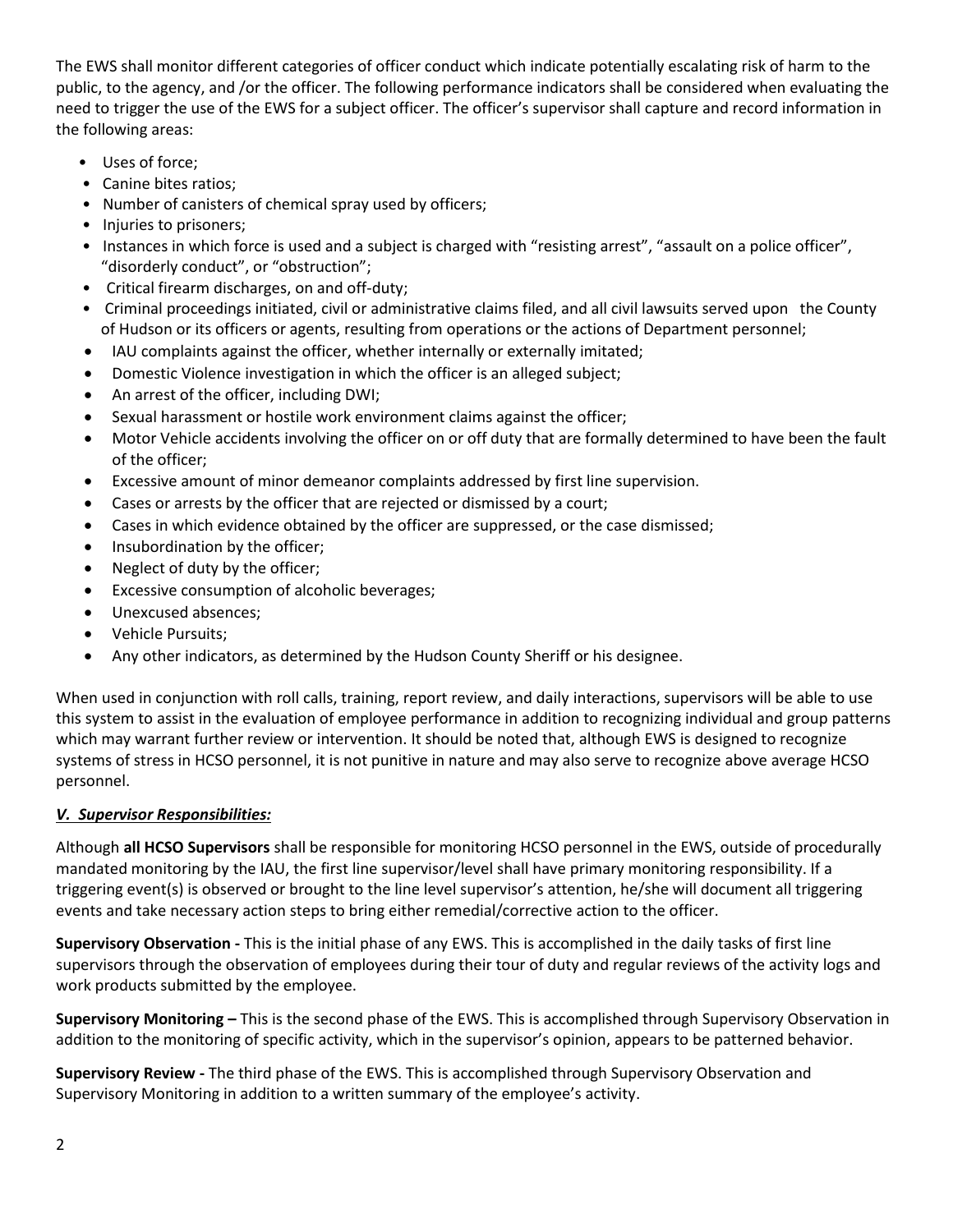**Supervisory Intervention -** This final phase of the EWS. This is accomplished through Supervisory Observation, Supervisory Monitoring, and Supervisory Review, in addition to an implemented course of action (intervention), designed to influence and prevent behaviors, which may lead to undesirable consequences. In this phase, negative triggering indicators will be documented and forwarded to IAU through the HCSO chain of command. **In cases of an emergent nature, any supervisor who determines that an employee is an immediate danger to himself/herself or others, may intervene and take action by relieving the officer from their assigned duty (with pay) and removing the officer's firearm. If practical, before the suspension of any officer, and the removal of the officer's firearm, the Hudson County Sheriff, or his designee, will be notified. Once a firearm is removed, it will be secured by the ranking on duty supervisor until such time that a member of the HCSO Internal Affairs Unit takes possession of the firearm. Once a firearm is removed from an officer, that officer will not be permitted to return to full duty until he/she successfully completes a fitness for duty exam.** 

#### *VI. Procedure:*

Once an officer has displayed the requisite number of performance indicators necessary to trigger the EWS, the assigned supervisor shall initiate remedial/corrective actions to address the officer's behavior.

The assigned supervisor shall, at a minimum,

- Take corrective action as needed;
- If necessary relieve, the subject officer of his/her firearm (removal of an officer's firearm will only be done with approval of the Hudson County Sheriff or his designee);
- Document all triggering events;
- Notify IAU;
- Provide for any on site medical needs
- When necessary, relieve the officer from duty ( except in the case of a life threatening triggering event, HCSO personnel will only be relieved from duty after approval of the Hudson County Sheriff or his designee).
- Once notified, the HCSO Internal Affairs Unit shall:
	- Review all triggering reports;
	- Notify the Hudson County Sheriff;
	- Formally notify the subject officer in writing;
	- Conference with the subject officer and appropriate supervisory personnel;
	- Develop and administer a remedial /corrective program;
	- Monitor the subject officer for at least four months;
	- Document and report finding to the Hudson County Sheriff or his designee;
	- **Statements made by the subject officer in connection with the EWS review process may not be used against the subject officer in any disciplinary or other proceeding.**
- After completion of their review of either a line supervisor's report or an Internal Affairs Unit triggering event, the Internal Affairs Unit will make recommendations for remedial/corrective actions. These actions may include, but are not limited to:
	- Training or re-training;
	- Removal of the officers firearm
	- Supervisory review;
	- **•** Intensive Supervision
	- Counseling;
	- Fitness –for-duty examination;
	- **•** Employee Assistance Program referral;
	- Monitoring Plan;
	- Reassignment
	- Restrictive duty;